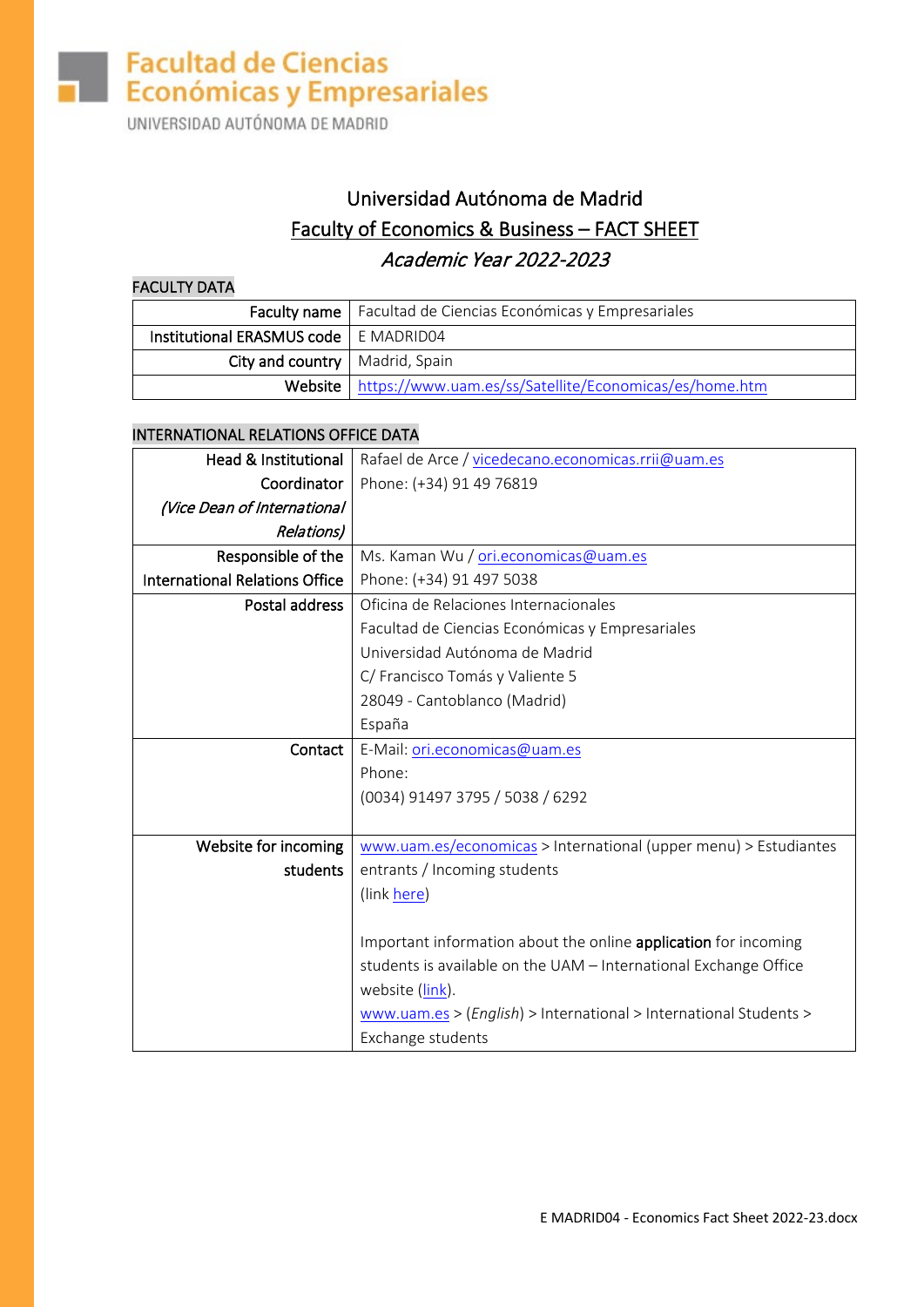# Facultad de Ciencias<br>**Exercise y Empresariales**

UNIVERSIDAD AUTÓNOMA DE MADRID

#### EXCHANGE STUDENTS

| <b>ECTS</b> credits                     | Yes                                                                                                                                                                                                                                                                                                                       |  |
|-----------------------------------------|---------------------------------------------------------------------------------------------------------------------------------------------------------------------------------------------------------------------------------------------------------------------------------------------------------------------------|--|
| Language of instruction                 | Spanish and English                                                                                                                                                                                                                                                                                                       |  |
| Language requirements                   | Good level in Spanish is compulsory in order to work in groups, attend<br>courses and take exams (no certificate required). We strongly<br>recommend that incoming Erasmus students (undergraduate) have at<br>least B2 level of Spanish according to the Common European<br>Framework of Reference for Languages (CEFR). |  |
| <b>Accommodation / Public</b>           | What kind of accommodation is offered to the students?                                                                                                                                                                                                                                                                    |  |
| transport system                        | Our International Office does not provide accommodation for exchange<br>students. However, on the UAM website you will find useful information<br>about HOUSING and PUBLIC TRANSPORTATION:<br>https://www.uam.es/uam/en/internacional/oficina-agocida                                                                     |  |
|                                         | Additional information about public transportation in Madrid:                                                                                                                                                                                                                                                             |  |
|                                         | https://www.crtm.es/billetes-y-tarifas.aspx?lang=en                                                                                                                                                                                                                                                                       |  |
|                                         |                                                                                                                                                                                                                                                                                                                           |  |
| Students' assistance (help,             | ESN (Erasmus Student Network) offers all exchange students guidance                                                                                                                                                                                                                                                       |  |
| tutoring, mentoring,                    | for their first days. They also offer leisure and cultural activities                                                                                                                                                                                                                                                     |  |
| coaching)                               | www.esnuam.org                                                                                                                                                                                                                                                                                                            |  |
|                                         | Please see the information about the Buddy Programme on the UAM<br>Welcome Office's website:<br>https://www.uam.es/uam/en/internacional/oficina-agocida                                                                                                                                                                   |  |
| Nomination deadline                     | Fall semester and full year: April 15 - May 31                                                                                                                                                                                                                                                                            |  |
| (for partner institutions)              | Spring semester: September 1 - October 15                                                                                                                                                                                                                                                                                 |  |
|                                         | Through on-line form (the link to the online form has been emailed to                                                                                                                                                                                                                                                     |  |
|                                         | our partner institutions.)                                                                                                                                                                                                                                                                                                |  |
| Application deadlines &                 | Application deadline (student registration on SIGMA platform):                                                                                                                                                                                                                                                            |  |
| registration calendar<br>(for STUDENTS) | First semester and full year: from May $15^{th}$ – June $15^{th}$<br>Second semester: Before October 31st                                                                                                                                                                                                                 |  |
|                                         |                                                                                                                                                                                                                                                                                                                           |  |
|                                         | Admitted exchange students will receive their admission letters in                                                                                                                                                                                                                                                        |  |
|                                         | approx. 3 weeks after completing the on-line application.                                                                                                                                                                                                                                                                 |  |
|                                         | Information about on-line enrollment procedures and courses / groups<br>selection will be send to exchange students by late June / early July.                                                                                                                                                                            |  |
| Academic calendar (2021-22)             | Official UAM undergraduate / Bachelor calendar: www.uam.es >                                                                                                                                                                                                                                                              |  |
|                                         | "Estudios" > "Estudios de Grado" > "Calendario". Link here.                                                                                                                                                                                                                                                               |  |
|                                         | Fall semester: September 6, 2022 - January 20, 2023                                                                                                                                                                                                                                                                       |  |

E MADRID04 - Economics Fact Sheet 2022-23.docx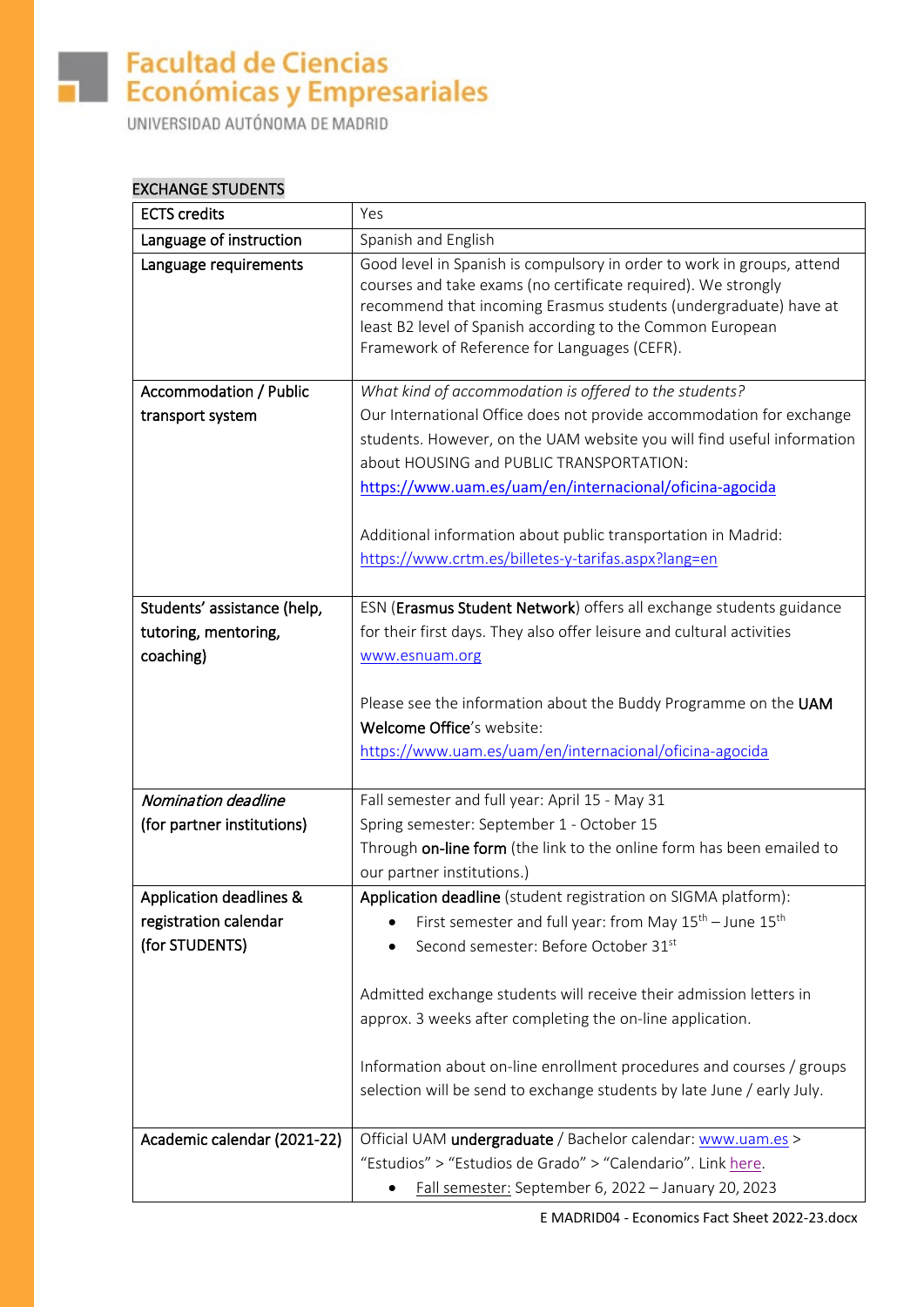

# Facultad de Ciencias<br>**Exercise y Empresariales**

UNIVERSIDAD AUTÓNOMA DE MADRID

|                    | Spring semester: January 30 - June 1, 2023<br>٠                                                                                                                                                                                                                                                                                                       |
|--------------------|-------------------------------------------------------------------------------------------------------------------------------------------------------------------------------------------------------------------------------------------------------------------------------------------------------------------------------------------------------|
|                    | Resit exams first and second semester: June 6 to June 30, 2023                                                                                                                                                                                                                                                                                        |
|                    | Master programmes' calendar: the terms and start dates may vary from<br>one programme to another. Check the specific calendar on the website<br>of each programme.                                                                                                                                                                                    |
| Course information | All courses are listed here (sorted by Bachelor programme):                                                                                                                                                                                                                                                                                           |
|                    | www.uam.es/economicas > "Estudios" > "Guías docentes"                                                                                                                                                                                                                                                                                                 |
|                    | Incoming students may choose courses belonging to more than<br>one undergraduate programme and / or to more than one year<br>of each study programme (years 2 <sup>nd</sup> to 4 <sup>th</sup> ).                                                                                                                                                     |
|                    | Some courses are not open to exchange students: courses of<br>$\bullet$                                                                                                                                                                                                                                                                               |
|                    | the $1st$ year (1er curso – groups X1X) or courses found on                                                                                                                                                                                                                                                                                           |
|                    | "asignaturas transversales" list. Groups with format XX9 do not<br>accept exchange students.                                                                                                                                                                                                                                                          |
|                    | ENGLISH-TAUGHT COURSES: please see the list "English Subjects 20-21"<br>on the download area of our website. Minor changes are expected                                                                                                                                                                                                               |
|                    | for the upcoming intake.                                                                                                                                                                                                                                                                                                                              |
|                    | Can students combine courses from different faculties?                                                                                                                                                                                                                                                                                                |
|                    | Yes, but 51% of the courses should be from our Faculty                                                                                                                                                                                                                                                                                                |
|                    | Courses should be requested during specific periods through an on-line<br>form. Admission to courses hold at a different Faculty is subjected to<br>the availability of spots in the early weeks of each semester.                                                                                                                                    |
|                    | Can students combine courses at bachelor and master level?<br>Only master students can combine bachelor and master courses.                                                                                                                                                                                                                           |
|                    | Admission to master-level courses ( $5^{th}$ / $6^{th}$ year at UAM) requires                                                                                                                                                                                                                                                                         |
|                    | submission of an additional application (see our FAQs document).                                                                                                                                                                                                                                                                                      |
|                    | What is the min. and max. course load?<br>There is no minimum amount of ECTS; at least 1 course per semester.                                                                                                                                                                                                                                         |
|                    | Maximum is 30 ECTS per semester, 60ECTS per year.                                                                                                                                                                                                                                                                                                     |
|                    | What are the course requirements?<br>For joining $4th$ year courses ("4º curso" – groups X4X), advanced<br>knowledge of the subject is highly recommended.                                                                                                                                                                                            |
|                    | How do students complete their registration to the courses?<br>Students need to reserve courses / groups through our online<br>platforms. The reservation will take place during specific dates, once the<br>applications period is closed (dates to be determined). Detailed<br>information will be emailed to the nominees as the dates get closer. |